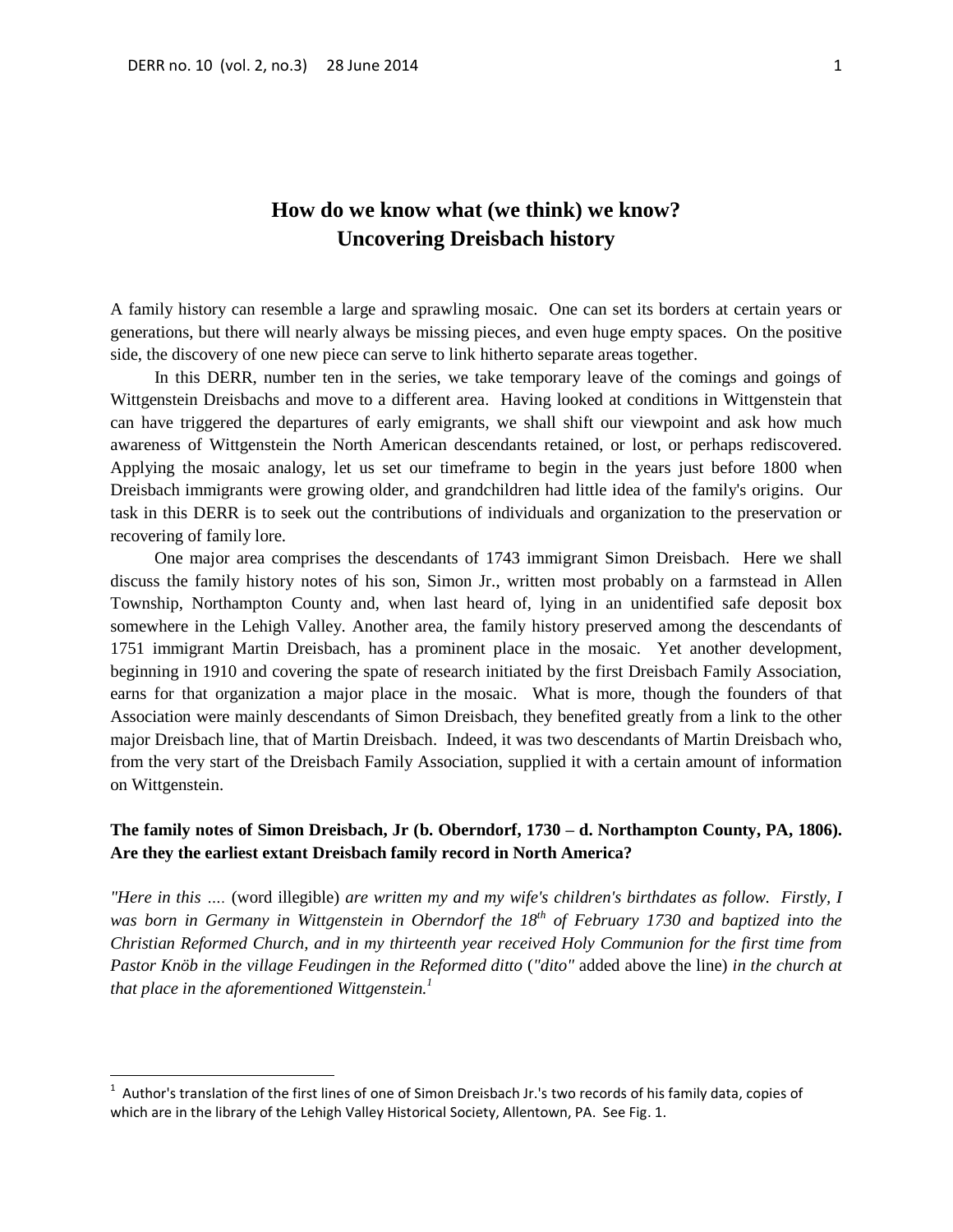L Jose Summers allock / Das  $\epsilon$ m Sorp  $\overline{m}$ 

*Fig. 1. The first nine lines of one of Simon Dreisbach Jr.'s two records of his children's births, etc. Underlined in red is his own place of birth, in* "Teittsland im witgensteiner land in Oberntorff". <sup>2</sup> Copied from an imperfect photocopy in the library of the Lehigh County Historical Society, deposited by William J. Fiedler.

There exist (as photocopies and, one hopes, as original documents) five pages of family records in the hand of Simon Dreisbach, Jr. As far as is known, these documents were for generations in the possession of the descendants of Simon Dreisbach Jr.'s daughter Elizabeth and her husband, Johan Nicolaus Hauer (Hower). They were exhibited at the first Dreisbach reunion in 1995 by Dreisbach/Hower descendant William (Bill) J. Fiedler, Jr. These documents were already known to members of the first Dreisbach Family Association, and according to an article in *The Dreisbach Family Journal,* Vol. I, No. 3, (April 1914), p. 14: *"…complete manuscripts from (Simon Jr.'s) pen are today studied and treasured. Among these (is) a brief account of his own family…"*

It was Bill Fiedler who presented Simon Jr.'s family records to the library of the Lehigh County Historical Society in the form of photocopies to be included in the library's holdings and thus be made more widely accessible. Indeed, during the 1990's copies of these photocopies were circulating among Dreisbach researchers. The whereabouts of these rare documents are today uncertain, as will be seen in the Research Notes below.

As relevant as these five pages are for Simon Dreisbach Jr.'s family history, their function in the present context is that of an enduring testimony on North American soil to the Wittgenstein origins of this branch of Dreisbach immigrants. With time, Wittgenstein became for some descendants an almost phantom territory, invisible on most maps of Germany. For others, the family origins were a mystery. In the mid-twentieth century there was even a Dreisbach researcher who proposed that Oberndorf was to be found near Ratisbonne (*Regensburg*) in southeastern Germany. Simon Jr.'s family text has demonstrated that some record of Dreisbach origins in Wittgenstein has survived within at least one part of the Simon Dreisbach, Jr. line

In about 1910 confirmation of Wittgenstein as the Dreisbachs' ancestral territory was brought to the newly formed Dreisbach Family Association from an unexpected source, two descendants of the 1751 immigrant, Martin Dreisbach.

 $\overline{a}$ 

<sup>2</sup> *"Teittsland"* = *Deutschland* (Germany).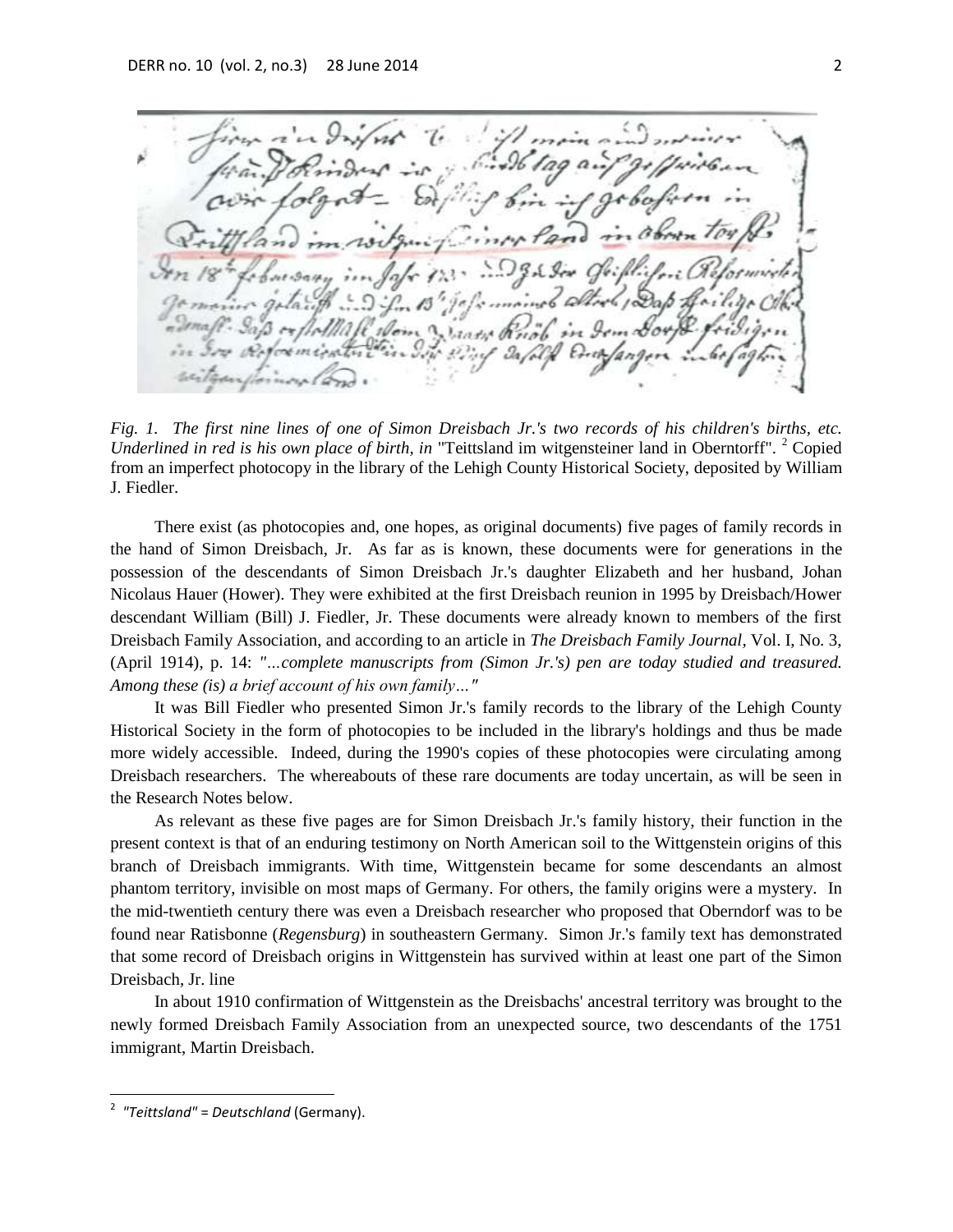## **The Martin Dreisbach line and its involvement in preserving Dreisbach history, starting with "Rev. John".**

The Martin Dreisbach line has its own family history text. Whereas Simon Jr. made lists of his children's birth dates, presumably for private family purposes, *"A Short Family History and Genealogical Statement of Martin Dreisbach, Senior and his descendants"* was apparently written with a somewhat larger family readership in mind. The author, the Rev. John Dreisbach, a grandson of 1751 immigrant Martin Dreisbach, composed his text after the death of his father, Martin Dreisbach, Jr, in 1831, which is mentioned in the text, and prior to his own death in Circleville, Ohio in 1871. It is a remarkable document, starting with a mention of Martin's birth in Wittgenstein, proceeding to his marriage in the neighboring territory of Nassau-Siegen, his career in Pennsylvania, and comprising a list of Martin Dreisbach's children and their spouses, and in some cases their children, the cousins of the author.

"Rev. John", as he is generally called within the larger family, was born on the original Dreisbach homestead near Lewisburg, in what is now Union County, PA. He knew his grandfather, who died in 1799 when John was a child of ten. He can also have imbibed family lore from his father and his uncles and aunts during his periods of residence in both Pennsylvania and Ohio. Moreover, for a while, after becoming a minister in the new, German-speaking denomination that would become the Evangelical



l

Association, $3$  Rev. John and his young family lived on a farm not far from the Dreisbach homestead where he had been born. Also nearby was the Dreisbach church, a log cabin built on land donated by Martin Dreisbach..

*Fig. 2. The Rev. John Dreisbach, born in 1789 in Buffalo Valley (in what is now Union County, PA), died in Circleville, OH, in 1871.<sup>4</sup>* 

 After his move to Pickaway County, Ohio, in 1831, John had easier access to information from those of his Dreisbach relatives who had moved to Ohio in the first years of the nineteenth century. Whatever the sources of his information were, the resulting text remains a milestone of the history of the first Martin Dreisbach.

Rev. John's *"A Short Family History…"* cited here from an unidentified, three-page printed version, begins thus:

"*My Grandfather, Martin Dreisbach, was born A.D. 1717, in the earldom of Witgenstein, German Europe; of Christian parentage – members of the Reformed Church in which he also became a member. When of proper age, he married Anna Eva Hoffman, daughter of a school teacher in Nausausiegen, a small State adjoining that of Witgenstein. My great-grandparents belonged to the working and middle* 

<sup>3</sup> This denomination became, after a merger in 1946, the Evangelical United Brethren, and is now one of the constituent bodies of the United Methodist Church.

<sup>4</sup> Photo from *History of Franklin & Pickaway Counties, Ohio With Illustrations And Biographical Sketches, Some of the Prominent Men and Pioneers*, Published by Williams Bros., 1880, p. 229.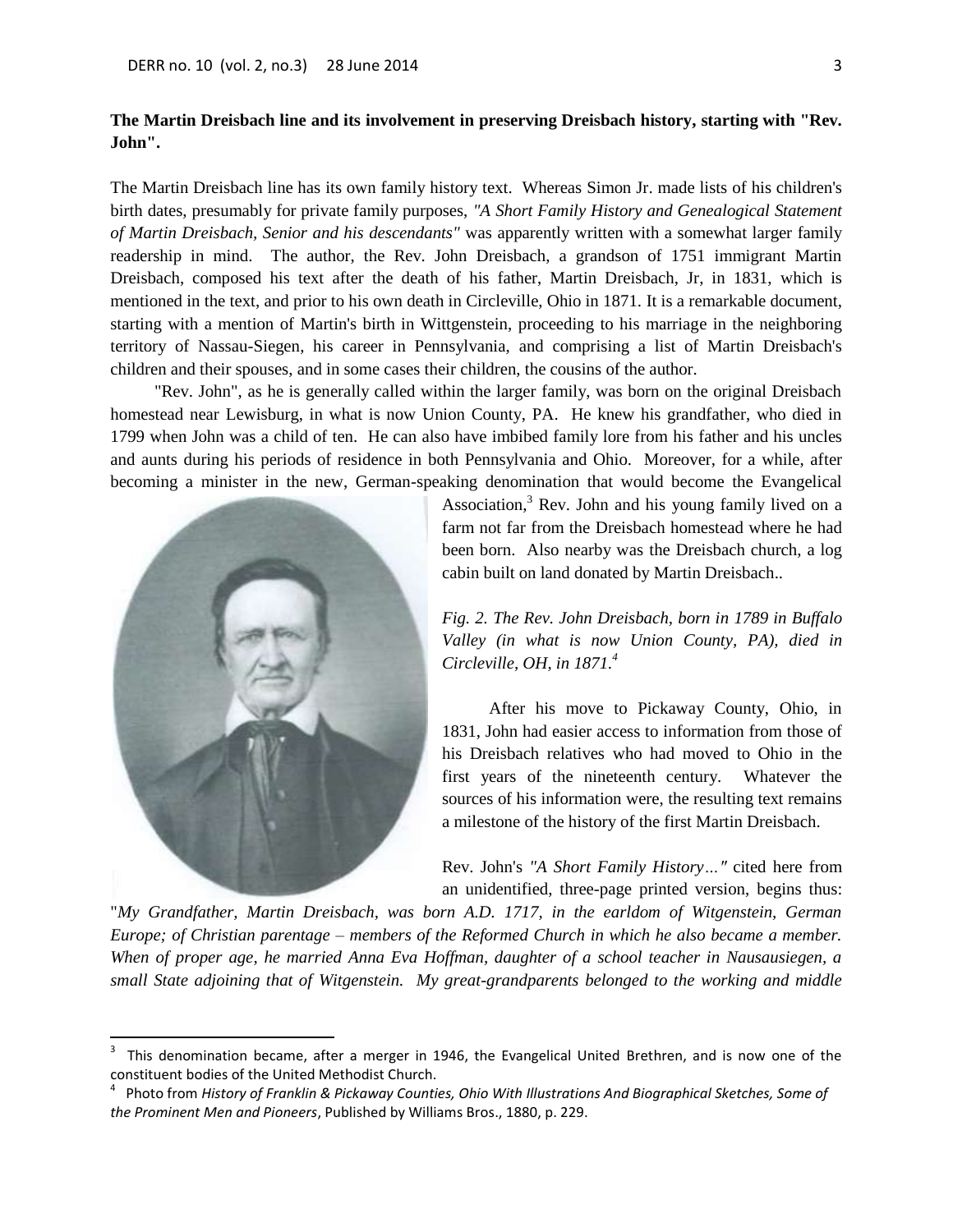*class of society; had some considerable share of property and respectability. My grandparents emigrated to North America A.D. 1746, …"*

Apart from the mistaken date of emigration (as we shall see in a later DERR, it has now been proven that Martin and his family were still in Nassau-Siegen in 1751), Rev. John's text is essentially correct. It is not known to the present writer how widely *"A Short Family History and Genealogical Statement…"* may have been disseminated, but that it was put into print is significant. That it was known to researchers of the Dreisbach//Dresbach<sup>5</sup> family is supported by its being cited in 1927 by Cora Hyde Dreisbach in her *"Annals of Martin Dreisbach, Sr. & Descendants"*. 6

### **The Dreisbach Family Association and the role of Rev. John Dreisbach's nephews.**

A few years before 1910, Ammon Dreisbach (1850-1935) of Allentown, PA, was at a funeral where he met relatives he did not know, and others only rarely encountered. He then conceived the idea of an annual Dreisbach reunion, where "the ties of kinship and friendship may be established and strengthened". A planning meeting was held at his house, further plans then developed, but no real progress was made

until the group learned of a Dreisbach descendant, the Rev. S. A. Bridges Stopp, who had been doing research on the Dreisbach family. With this new addition, the group was soon able to plan and hold the First Reunion of the Dreisbach Family, which took place on September  $3<sup>rd</sup>$ , 1910.<sup>7</sup> Owing to persistent rain and insufficient shelter at the Central Park venue, the participants agreed to adjourn to the house of the Rev. Stopp on N.  $5<sup>th</sup>$  Street in Allentown. There the Dreisbach Family Association was formally established. Rev. Stopp, who presented a paper, "The Early History of the Dreisbach Family in America", was designated the family's official historian. Dreisbach history had thus established itself as a reunion topic.

> *Fig. 3, Ammon Dreisbach (1850-1935), ca. 1909, principal founder of the first Dreisbach Family Association.*



Most of those present at Rev. Stopp's house were of the Simon Dreisbach line. This 1743 immigrant had settled in northern Northampton County, PA, and many of his descendants still lived there and in neighboring counties. There were, however, two persons present from the other major Dreisbach line. They were brothers, and like their uncle, Rev. John Dreisbach, they had been born in Union County, PA on the homestead that had first belonged to their great-grandfather, the 1751 immigrant Martin Dreisbach.

William Dreisbach had come up to Allentown from Philadelphia for the 1910 reunion with his daughter Bertha; Martin L. Dreisbach, IV and his son John had come over from Easton, some fifteen

<sup>&</sup>lt;u>s</u><br><sup>5</sup> Soon after having emigrated from Pennsylvania to Ohio in the early 1800's, most Dreisbachs changed the spelling of the family name to Dresbach.

<sup>&</sup>lt;sup>6</sup> This relatively rare item is listed as being in the Library of Congress. It may also be in the Pickaway County Genealogical Library, where the printed version of Rev. John's *"A Short Family History…"* is to be found.

<sup>7</sup> From Ammon Dreisbach's own account, published in *The Dreisbach Family Journal*, Vol. 1, No. 1, pp. 7-8.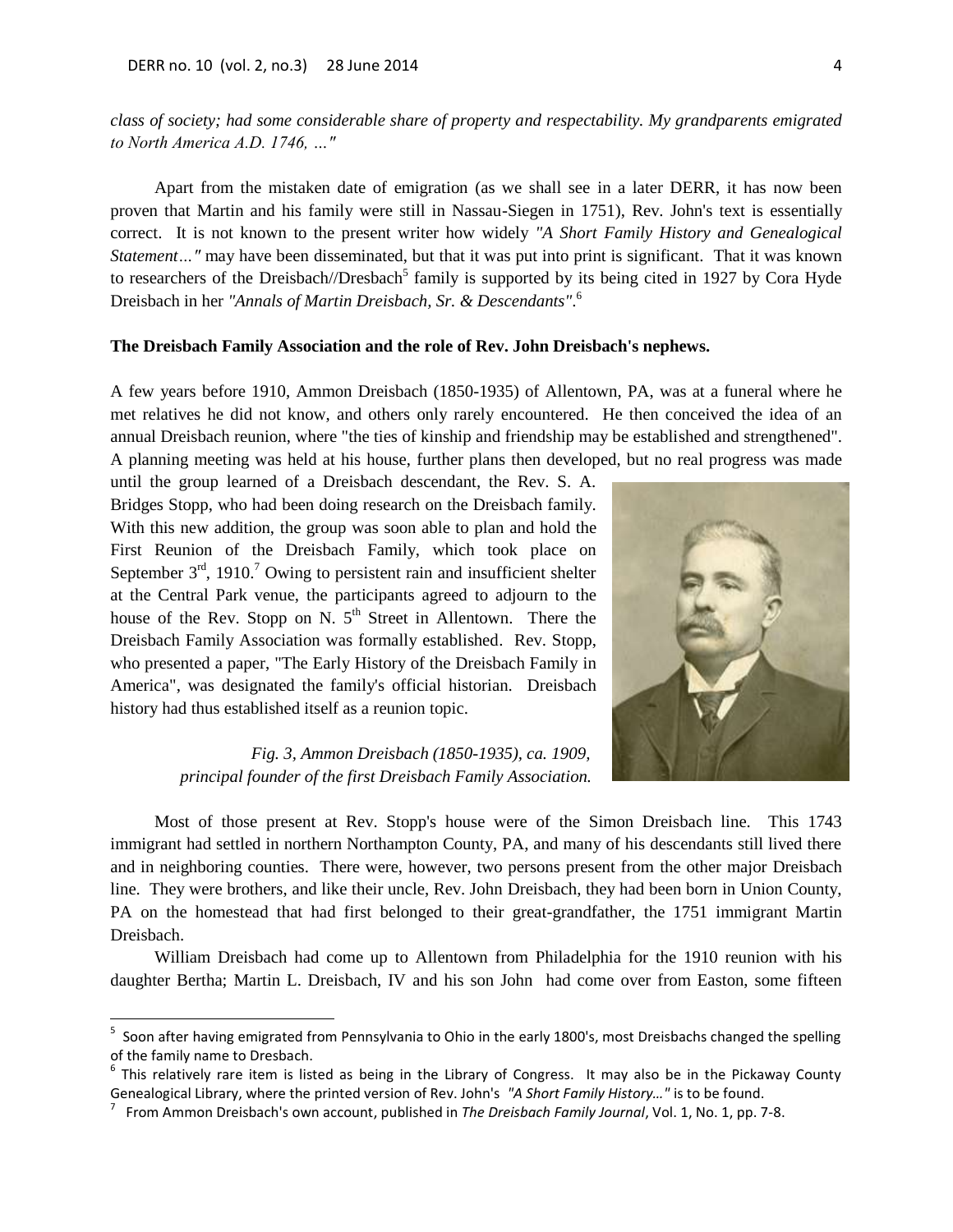miles east of Allentown. By their very presence they enlarged what would have been a reunion of mostly Simon Dreisbach descendants. How did these Dreisbach brothers of the Martin line come to be present in Allentown at the birth of the Dreisbach Family Association? A clear answer has not yet been found.

#### **Martin L. Dreisbach, IV (Lewisburg, PA, 1843 – Easton, PA after 1923).**



 $\overline{\phantom{a}}$ 

*Fig. 4. Martin L. Dreisbach, IV (born 1843 on the Dreisbach homestead near Lewisburg, PA, died after 1923, presumably in Easton, PA.) Photo from Laura M. Helman,* History and Genealogy of the Dreisbach Family, *Allentown, Pa, 1924, between pp. 8 and 9.*

The fact that Martin Dreisbach, IV and his brother William were present at the first Dreisbach reunion in Allentown means, possibly, that they had been invited. It is not known how the first Dreisbach reunion was publicized, but that such information would have reached William in Philadelphia is unlikely. As for Martin, having lived in Easton for a number of years prior to

1910, he may have seen a local announcement of the reunion. It is also possible that, having married a woman with prominent family roots in Easton, Martin Dreisbach was locally known, and was informed about the Dreisbach reunion by some acquaintance.

Can there have been a personal link between Martin Dreisbach and his very distant cousin Ammon? In the 1880's Martin, married since 1871, was living with his family in Wilkes-Barre, PA, a booming coal and railroad town. The 1880 census shows that Martin was a coal merchant there. In 1880 Ammon, married since 1873, became a locomotive fireman on the Lehigh Valley Railroad. With his wife and children based in Easton, Ammon worked on coal transport trains throughout the anthracite region of northeastern Pennsylvania. During the 1880's Ammon would have had had dealings with many coal merchants including, perhaps, Martin Dreisbach in Wilkes-Barre. It is not known when Martin moved permanently to Easton. By 1890 Ammon had left the railroad and moved to Allentown. Whether or not Ammon and Martin really did know each other, we are including in any event, in Fig. 5 below, the town that figured in the work history of both men.

Personally invited or not, Martin L. Dreisbach, IV was present at the first Dreisbach reunion, and when he emerged from Rev. Stopp's house that rainy day in 1910, he did so as one of the new organization's three Vice-Presidents. A few reunions later, in 1913, Martin was himself one of the reunion speakers: *"Martin Dreisbach of Easton, one of the descendants of the early emigrant, Martin Dreisbach, gave a very interesting address on the history of his branch of the family."*<sup>8</sup> History was now being actively shared between the Dreisbach branches.

Such sharing of history across the lines had already begun at the second reunion in 1911, when one of the speakers was Martin's niece, Bertha Dreisbach of Philadelphia.

<sup>8</sup> From "Dreisbachs gather in a monster reunion", a three-column report on the 1913 reunion in the Allentown *Morning Call* newspaper.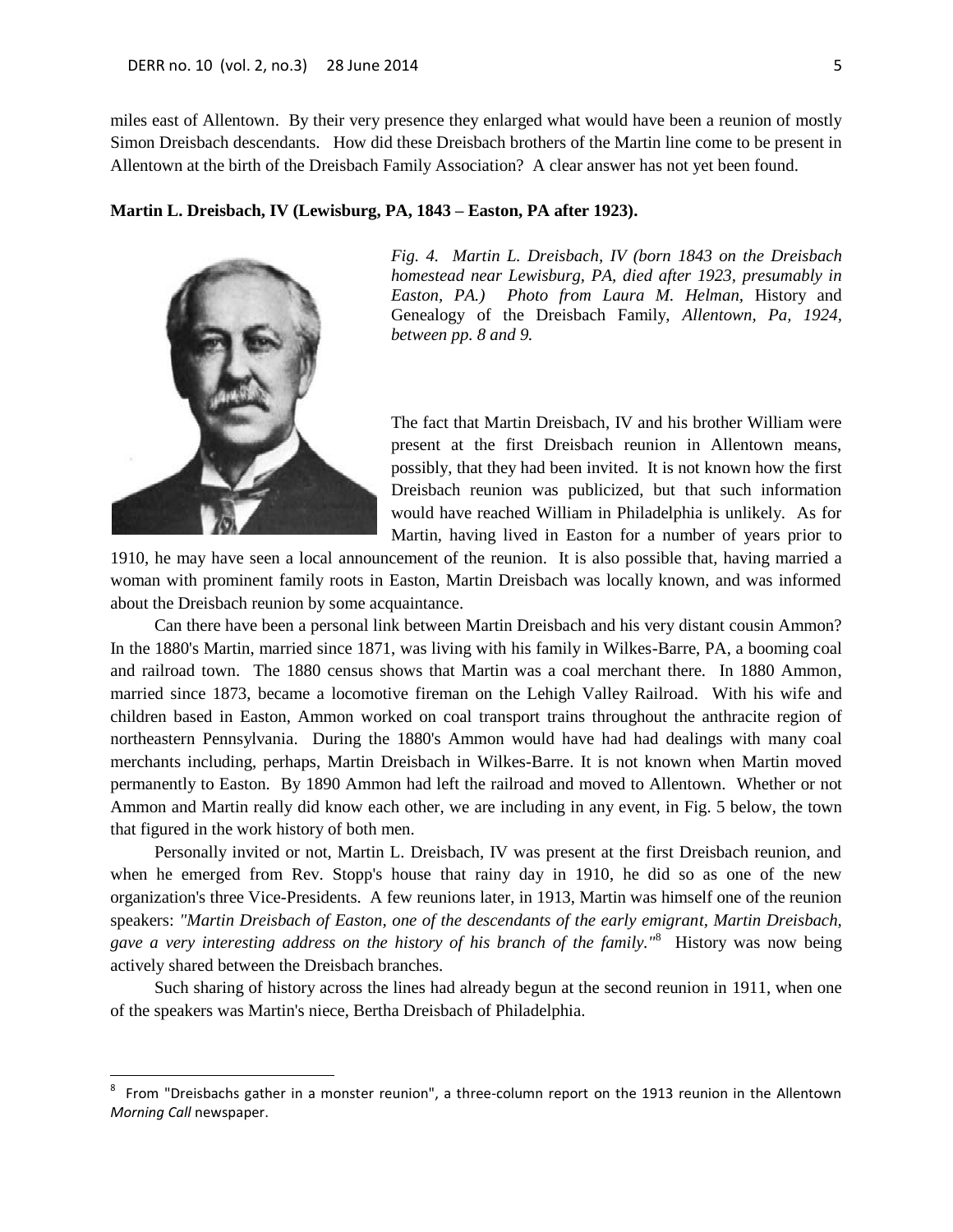$\overline{\phantom{a}}$ 



*Fig. 5. View of Wilkes-Barre, PA in 1889. The Lehigh Valley Railroad tracks begin lower right and curve through the town, exiting in the distance. Source: Wikipedia commons.*

## **William Dreisbach (Lewisburg, PA, 11 Oct. 1834 – Philadelphia, PA, 24 November 1913), the photo of Wittgenstein Castle and possible correspondence with the mayor of Laasphe.**

Though we are not sure how William Dreisbach came to be at the first Dreisbach reunion, it is likely that his brother Martin urged him to come, knowing his interest in and knowledge of Dreisbach history. Despite health problems, William at age seventy-five not only traveled sixty-five miles to be present but, during the session held in Rev. Stopp's house, he *"took a keen interest in the proceedings and made a most interesting address".*<sup>9</sup>

The following year, 1911, William was apparently unable to travel to the reunion. He was represented by his daughter, Bertha, who read a paper on the family history that she had helped her father prepare (see n. 9). That paper has not been preserved. It may have been a more detailed account of what William had spoken of at the first reunion, perhaps mentioning the emigrant Martin Dreisbach's years as a young husband and father in Crombach in Siegerland, followed by his career first in Cocalico Township, later on near Reading, and finally in Buffalo Valley in what is now Union County.

A significant step was taken at the 1913 reunion. There a motion was put forward and approved to issue a quarterly paper or journal "in the interests of the Dreisbach family" (see n. 8). We shall see how

<sup>9</sup> From "In Memoriam, William Dreisbach." in *The Dreisbach Family Journal,* Vol. 1, No. 2, Jan. 1914, pp. 3-5. [http://webcache.googleusercontent.com/search?q=cache:http://freepages.genealogy.rootsweb.ancestry.com/~dr](http://webcache.googleusercontent.com/search?q=cache:http://freepages.genealogy.rootsweb.ancestry.com/~dreisbachfamily/william.html&strip=1) [eisbachfamily/william.html&strip=1](http://webcache.googleusercontent.com/search?q=cache:http://freepages.genealogy.rootsweb.ancestry.com/~dreisbachfamily/william.html&strip=1) Consulted ca. 20 June 2014.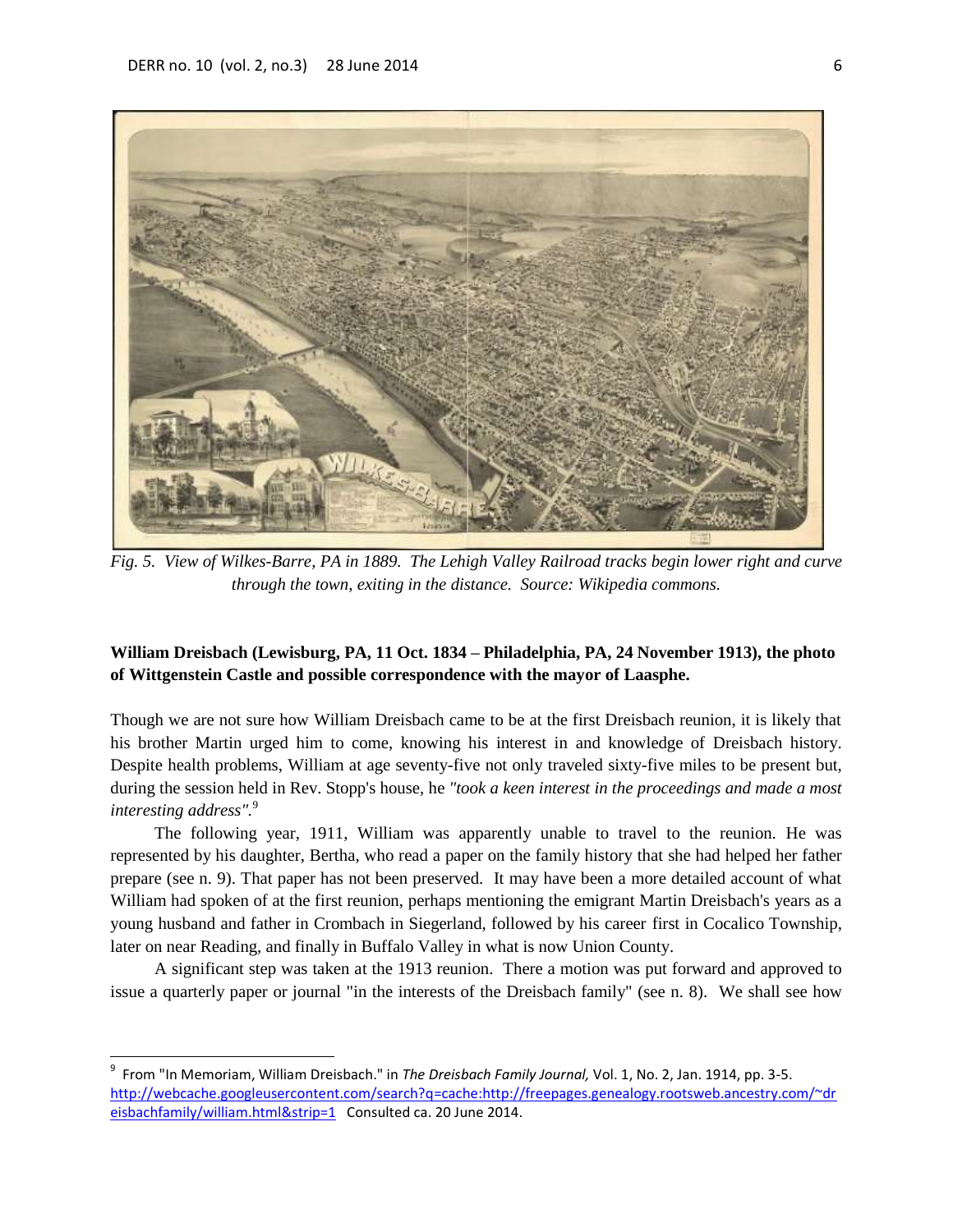this gave William two further opportunities to be of service to the Dreisbach Family Association in the few remaining months of his life.

The first number of *The Dreisbach Family Journal* was scheduled to appear in a very short time, as early as October 1913. A distinctive cover illustration was needed. Martin Dreisbach contacted his brother William in Philadelphia, who had access to a photograph of Castle Wittgenstein, which is situated above the city of Laasphe, in Wittgenstein. The photograph clearly found favor with the *Journal* staff. Thanks to William Dreisbach, every number of *The Dreisbach Family Journal,* (October 1913 to Jan. 1915) bore the photograph of Wittgenstein Castle on its cover.





SCHLOSS WITTGENSTEIN

Volume

Humber 2.

# Запиагу, 1914.

*Fig. 6. Photocopy of a poor quality photocopy of a cover of* The Dreisbach Family Journal. *This image of Schloss Wittgenstein, or Wittgenstein Castle, provided by William Dreisbach of the Martin Dreisbach line, was used on all five numbers of the journal.*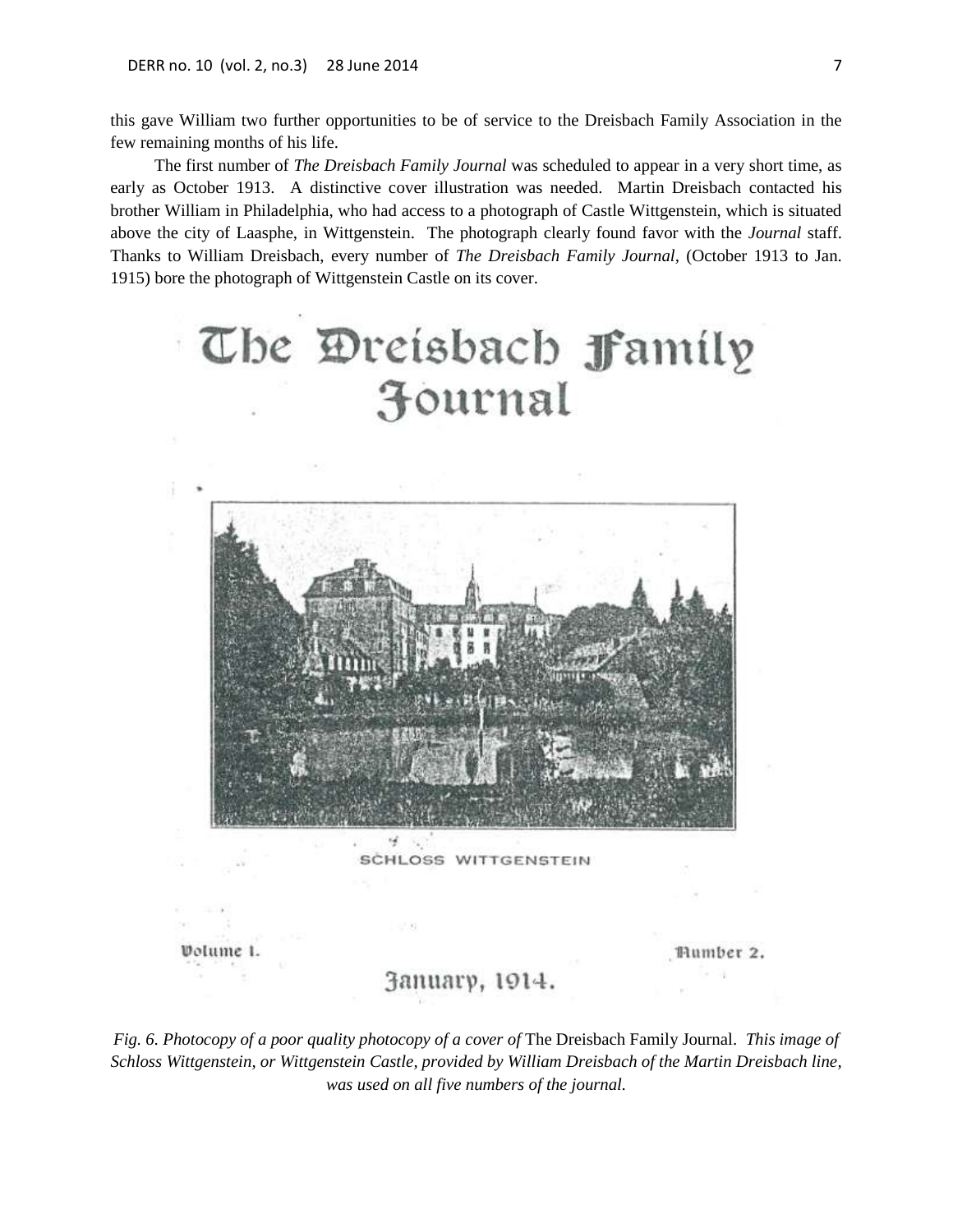The use of this photo today would carry some copyright risks, for according to the article, "The Castle of Wittgenstein", appearing in the *Journal's* first number, (1913), the view of the castle was *"taken from an illustrated supplement of the "Wittgensteiner Zeitung," published in Laasphe an d Lahn, Germany"*. It is not impossible, but rather unlikely that the *Wittgensteiner* Zeitung was to be found at Philadelphia newsstands. A more likely explanation is that William had had some contact with an individual or an office in Wittgenstein. An indication of this is found in William's other service to *The Dreisbach Family Journal* – his note of congratulation after the first number had appeared, together with a suggestion.

Soon after the October 1913 appearance of the new *Dreisbach Family Journal,* William sent a brief but positive message to the editor. Shortly thereafter he died of complications that had followed an accident. His note was printed posthumously in the next issue, No. 2, January 1914, on p. 5:

*"Have received the copy of the JOURNAL. If you have an extra copy you might send it to the Burgomeister of Laasphe. He might appreciate it. Think the Editor has done remarkably well in the reproduction of the SCHLOSS.*

*October 18, 1913. William Dreisbach"*

Not only was William satisfied with the quality of the photograph of Wittgenstein Castle on the *Journal's* first page, but he seemed to expect that the mayor of Laasphe would appreciate receiving a copy of the *Dreisbach Fmily* Journal. The question arises: had William had contacts of his own with the *Burgomeister* of Laasphe? A partial answer may be found in the memorial article on William in that same number. We read, on page 5, *"His vital and helpful interest and his keen historical sense were abundantly shown by one of his last acts in sending to Laasphe, Germany, for information concerning the old house of the Dreisbachs."*

What kind of correspondence had William Dreisbach initiated? We have only the hints outlined above. We do not know if a copy of the *Journal's* first number was ever sent to Laasphe. Very little has been preserved of the papers of the (first) Dreisbach Family Association, and there is seemingly no extant correspondence with Wittgenstein dating from 1913-14. With regard to William Dreisbach's possible contacts with Wittgenstein, no evidence has survived of his having written to Laasphe toward the end of his life to obtain information on "the old house of the Dreisbachs" in Wittgenstein. Nor is there any known response from Laasphe concerning such a Dreisbach dwelling in Wittgenstein. What we do know now is that the house Simon Dreisbach once inhabited in Oberndorf had burned down in the mid-1840's. As for the house in Raumland in northern Wittgenstein where Martin Dreisbach was born, it still exists today. However, even if that house was known of in 1913, the relevant information would have been kept at the Princely Archive of Sayn-Wittgenstein-Berleburg in Berleburg in northern Wittgenstein, and would not have been found in the Princely Archive of Sayn-Wittgenstein-Hohenstein in Laasphe.<sup>10</sup> Fortunately, this was not the last stage in the Family Association's search for Dreisbach origins in Wittgenstein.

The five numbers of *The Dreisbach Journal* are themselves witnesses to the breadth and depth of incipient Dreisbach research, and it is to be wished that they were available online.<sup>11</sup>

 $\overline{\phantom{a}}$ 

 $^{10}$  Both Dreisbach houses are discussed, with illustrations, in DERR no. 4 (22 May 2013), pp. 5 and 6.

<sup>&</sup>lt;sup>11</sup> See http://freepages.genealogy.rootsweb.ancestry.com/~dreisbachfamily/familyjournal.html. Here the contents of each of the five numbers of the *Dreisbach Family Journal* are listed.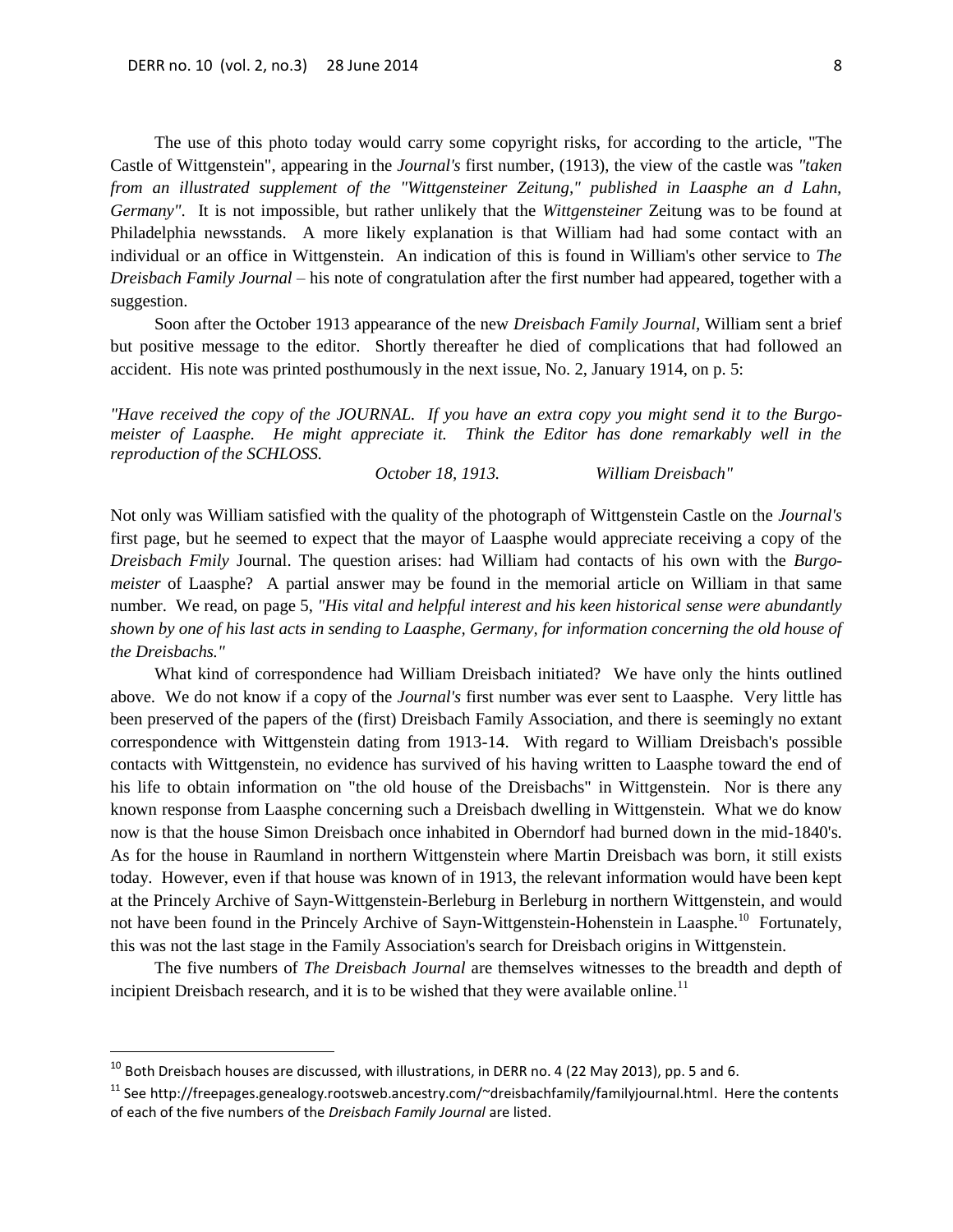## **1924 and 1927: Laura M. Helman produces two small books with, it seems, all the Dreisbach family information she has been able to compile – a major achievement.**

Laura M. Helman's work fits well in our mosaic analogy. Whereas the articles in *The Dreisbach Journal* presented various smaller parts of the Dreisbach mosaic, Laura Helman, historian of the Dreisbach Family Association, and for many years its Secretary, made a remarkable attempt to order or at least to present all the genealogical information available to her. The forty-seven pages of her first volume, *History and Genealogy of the Dreisbach Family*, printed in Allentown, PA by Press of Berkemeyer, Keck & Co. in 1924, would by themselves have constituted a sizeable part of the Dreisbach mosaic at that time.

A conscientious historian, Helman inserted the many corrections and additions readers had provided into a sequel, *History and Genealogy of the Dreisbach Family, Supplement to Vol. 1*, printed by the same firm in Allentown, PA in 1927. The result is a confirmation of her exactitude and respect for the facts as she received them.



l

One must not hope for sections on all the children of immigrant Simon Dreisbach. Only two are included, Adam and Simon, Jr. Laura Helman was descended from Simon Dreisbach, Jr.'s son Jacob, and it is not surprising that several of Simon Jr.'s offspring get sections of their own.

These volumes are a product of their place and time, having a high concentration of families in or near the Lehigh Valley area. However, the Martin Dreisbach line, represented in central Pennsylvania, Ohio and elsewhere, does occupy several pages, and there are even more pages devoted to Martin's grandson, Rev. John.

*Fig. 7. Laura M. Hellman of Catasauqua, PA, author/compiler of* History and Genealogy of the Dreisbach Family,*1924, and* Supplement to Vol. 1, *1927*. 12

Both volumes go beyond the conventional structure of genealogical lineages, as they contain sections on earlier generations of families whose only link to the Dreisbachs is that one of their number married a Dreisbach. (It is possible that in certain cases Helman may have been subjeced to some 'moral' pressure.)

*'History'* is the first word in Helman's title, but it is only a minor part of her books. Indeed, the only truly historical pages, "The Name of Dreisbach", first appeared in the *Dreisbach Family Journal*. This notwithstanding, these slender volumes are solid evidence of "research in progress". They serve as milestones of the collection and dissemination of Dreisbach relationships at a time when communications were far from instant and the management of data was still very much as it had always been.

Helman's two Dreisbach volumes were the second major result of the activities of the Dreisbach Family Association, following on the *Dreisbach Family Journal*, which may have ceased publication with the advent of World War I. A third activity was about to produce unexpected results.

<sup>12</sup> Photo: detail of Frontispiece of *Supplement to Vol. 1* (1927)*.* Helman's two volumes may be hard to locate. They were accessible online through *HathiTrust Digital Library* during June 2014*.* In 1927 Helman also published a small volume (28 pp.) on her female line, *History and Genealogy of the Drum Family,* at the same Allentown publisher/printer as the Dreisbach books.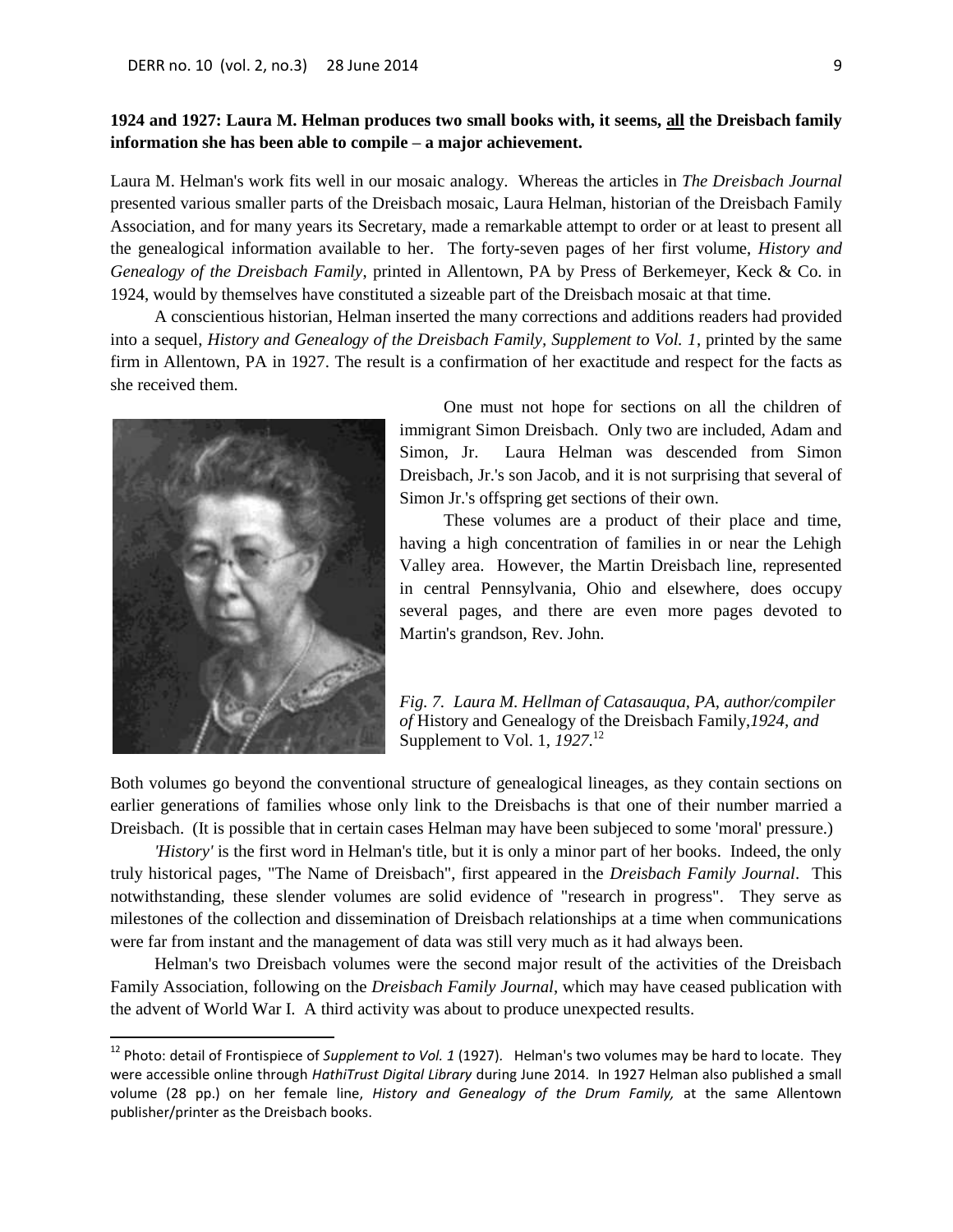l

### **1928: a flood of information arrives from Laasphe, some of it perplexing.**

We know very little of Dreisbach Family Association activities after 1914. A few reunion programs may have survived here and there (the present writer has copies of two, from 1917 and 1921). It appears that the reunions did continue, probably annually, until sometime in the 1930's. The Helman books of the 1920's discussed above indicate that interest in the Dreisbach lines in North America was alive and well. Then, at some time between 1925 and 1928, the attention of the DFA took a new turn, or returned, rather, to an old concern: Wittgenstein.

In 1925 one Harold F. Hippenstiel of Bethlehem, PA, a man in his thirties who had Wittgenstein ancestors, made available his Hippenstiel research, which eventually brought him to the attention of the Dreisbach Family Association. It was in 1925 that he privately 'published' *"1819, the Hippenstiel Families in America".* This was not a book, but a folder containing twelve large sheets, or twenty-four sides, with little text, but many charts of immigrant Hippenstiels who came mainly from the Wittgenstein village of Richstein.<sup>13</sup> Here was a local researcher who knew where Wittgenstein was, and who had some knowledge of at least one Wittgenstein village and of certain of its emigrants! Could he be induced to undertake Dreisbach research in Wittgenstein?

By the summer of 1928 an agreement must have been reached, commissioning research in Wittgenstein, with the result that Hippenstiel sent off a letter to the Princely Archive of Sayn-Wittgenstein-Hohenstein in Laasphe. Hippenstiel's initial letter and one sent later that fall are no longer in the holdings of the Princely Archive.<sup>14</sup>

However, two responses from Laasphe, dated 1 September and 29 December 1928, did reach Hippenstiel in Bethlehem. He translated or had someone translate the first letter, a response from the Princely Archive itself, communicating the findings made by "Professor Kanstein" in the legal records. Hippenstiel's typed version of this communication has a line of English translation under each line of German, filling three and a half pages. The letter of 29 December was a 'memorandum' with further Dreisbach information, written by "E. Canstein" (this is the spelling the 'Professor' himself used). This time Hippenstiel's version gives only the English translation of the memorandum, which occupies a page and a half.

The variety of tidbits of information on Wittgenstein Dreisbachs in these two missives must have both pleased and disconcerted the DFA officers. They lacked the necessary knowledge of local administrative contexts and of widespread Dreisbach family branches that would enable them to interpret the data that Hippenstiel placed before them. The lists and other information had been extracted by Prof. Canstein from archival holdings of various types. This, with one exception, was not the narrative information on Simon Dreisbach they expected to receive. The exception was a most surprising one.

The first piece of information in the first letter received from Laasphe, did indeed contain a significant fact about Simon Dreisbach. It was unexpected and perplexing. Simon Dreisbach, it appeared, had not left Wittgenstein openly with the Count's permission, but had made an illegal (and as we now know, clandestine) exit.

<sup>&</sup>lt;sup>13</sup> The 1925 Hippenstiel collection of family charts still exists, one example being in the library of the Lehigh County Historical Society, Allentown, PA.

 $14$  On 17 January 2013 Heinrich Imhof wrote that, having searched through the extant 1920's correspondence in the Princely Archive in Laasphe, he had found neither any letters received from Harold Hippenstiel, nor copies of any responses sent to him. Mr. Imhof noted that there were several time periods when correspondence seemed to be missing.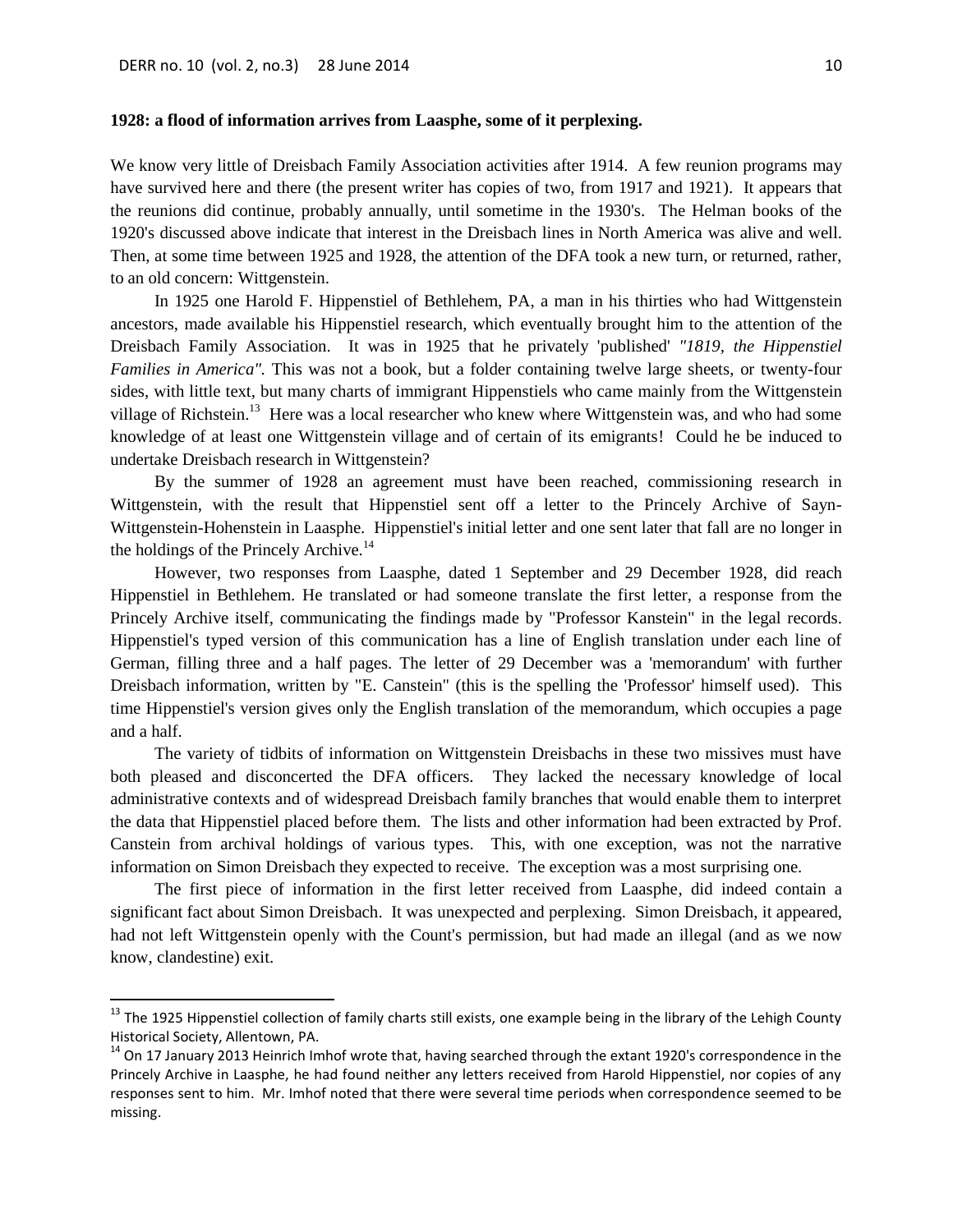$\overline{\phantom{a}}$ 

**"On May 15, 1743 is one Simon Dreyssbach without Sovereign permission moved out of the County, with the intention of wandering to Pennsylvania, which purpose he apparently has accomplished."** *Translation (by Harold Hippenstiel?) of Prof. Canstein's formulation of significant information on Simon Dreisbach in the Princely Archive in Laasphe.* 

*Heinrich Imhof, who currently performs the same function at the Princely Archive as Canstein once did, has identified the source of this information as archival holding D 53, This is a lengthy set of documents on the circumstances connected with Simon Dreisbach's departure for Pennsylvania.*

*Hippenstiel has copied Canstein's German text as follows:* **"Ein Simon Dreyssbach ist am 15 Mai 1742 ohne landesherrliche Erlaubnis ausser Landes gezogen, mit der Absicht nach Pennsylvanien auszuwandern, welches Absicht er wohl auch ausgeführt haben wird."**

(Note: /Canstein had misread the date as 25 May, whereas in the original document the first digit is a 'one' – thus, 15 May.)

It is interesting to compare this with an article in the first number of *The Dreisbach Family Journal* where, on page 4, Rev. Stopp has high praise for the presumed Dreisbach status in both the Old and New Worlds:

*"Although there are as yet some missing links in our genealogical chain"* (i.e. to the 'extinct' noble von Dreisbachs), *"the sturdy stock that was later planted on American soil gave abundant evidence of many preceding generations of high station, large usefulness and hearty devotion to Church and State. The Dreisbachs who came to America, rather colonists than immigrants, at once assumed the position of importance for which their prominence in the Old World had fitted them."*

These confident words of 1913 come from another age, and another mentality, and were a common mode of local history writing in the late nineteenth and early twentieth centuries. They can still have been resonating in 1928-29, and it is to the credit of the DFA officers that Hippenstiel's translations of the two communications from Laasphe were distributed without comment, starting with those who had contributed \$5.00 dollars to defraying Hippenstiel's expenses.<sup>15</sup> Facts, including unwelcome ones, are facts.

In reality, Prof. Canstein was both reserved and cautiously neutral in presenting Simon Dreisbach's unauthorized departure from Wittgenstein. The voluminous information in the Princely Archive's holding

<sup>&</sup>lt;sup>15</sup> From a copy of Hippenstiel's letter of 14 June 1929 to the "President and Executive Board, Dreisbach Family Association". Hippenstiel's packet to the \$5.00 donors also included a map of Wittgenstein, the 1743 ship's list for the "Lydia" on which the Simon Dreisbach family sailed, a list of Dreisbach burials at Zion's Stone Church near Kreidersville and other items, including a color illustration of the "Driesbach" coat of arms obtained from the John Frick Jewelry Co. in New York. (The Frick Co.'s accompanying text says, correctly, that the coat of arms was used by Gottfried von Driespach in 1512 A.D., but it tactfully? omits the fact that he was the last legal bearer of these arms.)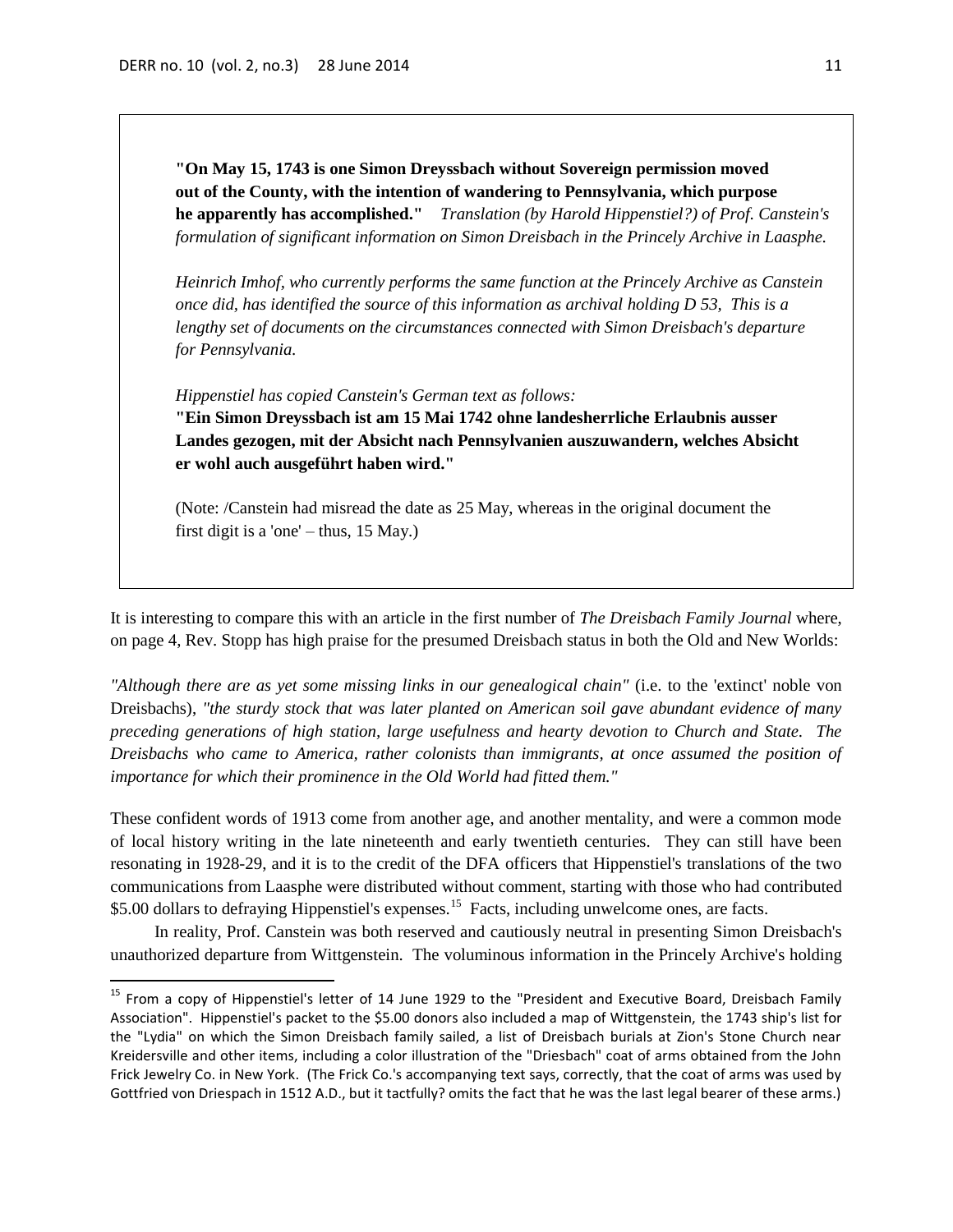$\overline{a}$ 

D 53 contains not only negative formulations, but also an eye-witness report of the secret exodus, by night, of Simon Dreisbach and his family, with some of their farm animals – the horse pulling a loaded cart, as they abandoned their house and started the long journey to the Rhine River and on to Pennsylvania. *Which purpose*, Canstein wryly notes, writing for Simon Dreisbach's American descendants, *he apparently has accomplished*.

### **The Dreisbach mosaic on its way to 1929. And then what?**

This has been a journey which started off in Northampton Co., PA in the second half of the eighteenth century when Simon Dreisbach, Jr. began noting the births and baptisms of his children, starting with his own birth in Wittgenstein. We were then introduced to what is probably the first general history of any Dreisbach line, Rev. John Dreisbach's "*A Short Family History and Genealogical Statement of Martin Dreisbach…"* written after 1831.

We have traced the formation of the Dreisbach Family Association back to a funeral somewhere in eastern Pennsylvania's Lehigh Valley in the early 1900's which in turn gave rise to Ammon Dreisbach's vision of a family reunion where Dreisbachs could meet on a regular basis. We have seen that vision take shape in Allentown in 1910 as the newborn DFA. We even met Rev. John's nephews, William and Martin IV there, contributing the history of their own line. We have also seen the growing interest in family history blossom into the publication of *The Dreisbach Family Journal,* 1913-1915*.* We have noted that family data of the Simon and Martin lines was collected and ordered by the DFA secretary, Laura M. Helman, resulting in two genealogical volumes in 1924 and 1927,<sup>16</sup> and we have concluded our journey with the 1928 influx of archival information on Dreisbachs extracted from archival records in the Princely Archive in Laasphe.

Then came the Depression, and the apparent demise of the DFA in the 1930's. A letter written in 1933 states that the President of the DFA at that time was Mr. Robert D. Dreisbach of N.  $8<sup>th</sup>$  St. No city was given, but the name and address are those of the writer's grandfather, who was thus following in his father Ammon Dreisbach's steps.<sup>17</sup> No further information on the 'first' DFA is known to this writer.

At the end of this first part of our journey into Dreisbach historiography, a glance at the mosaic model will show a remarkable expansion of form and content. After individual efforts scattered in space and time, such as those of Simon Jr. and Rev. John (and one hopes, lineages in some as yet undiscovered family Bibles), came the uncritical camaraderie of the early years of the DFA, sharing the stories of more or less remarkable family members and preparing the way for later research. In the 1920's came a more developed genealogical approach with recognizable contours, followed almost immediately by the expansion of Dreisbach horizons occasioned by a showering of archival information from Wittgenstein.

Did the shape and content of Dreisbach family research stagnate in the following decades? When and how did the Martin line's historiography develop? Did the so-called Bucks County, or Rockhill Henry line inquire into its descent from 1754 immigrant Henrich Dreisbach? To be continued…

<sup>16</sup> We have also mentioned briefly on p. 4 and in n. 6, Cora Hyde Dreisbach's 1927 publication, *"Annals of Martin Dreisbach, Sr. and Descendants",* which we have not seen. That she knew Rev. John's family history text is certain. Whether she can have been inspired by Laura Helman's 1924 *History and Genealogy of the Dreisbach Family* cannot be determined until both volumes are placed side by side.

<sup>&</sup>lt;sup>17</sup> Letter of 21 Sept. 1933 from a Mr. Cathcart, Director of the Western Reserve Historical Society, in reply to one Carolyn B. Ellis. The information on the DFA President was given to Cathcart by Allentown historian, Charles R. Roberts. This information was received in an email on 26 March 1998 from then President of the DFA, William S. Dreisbach.